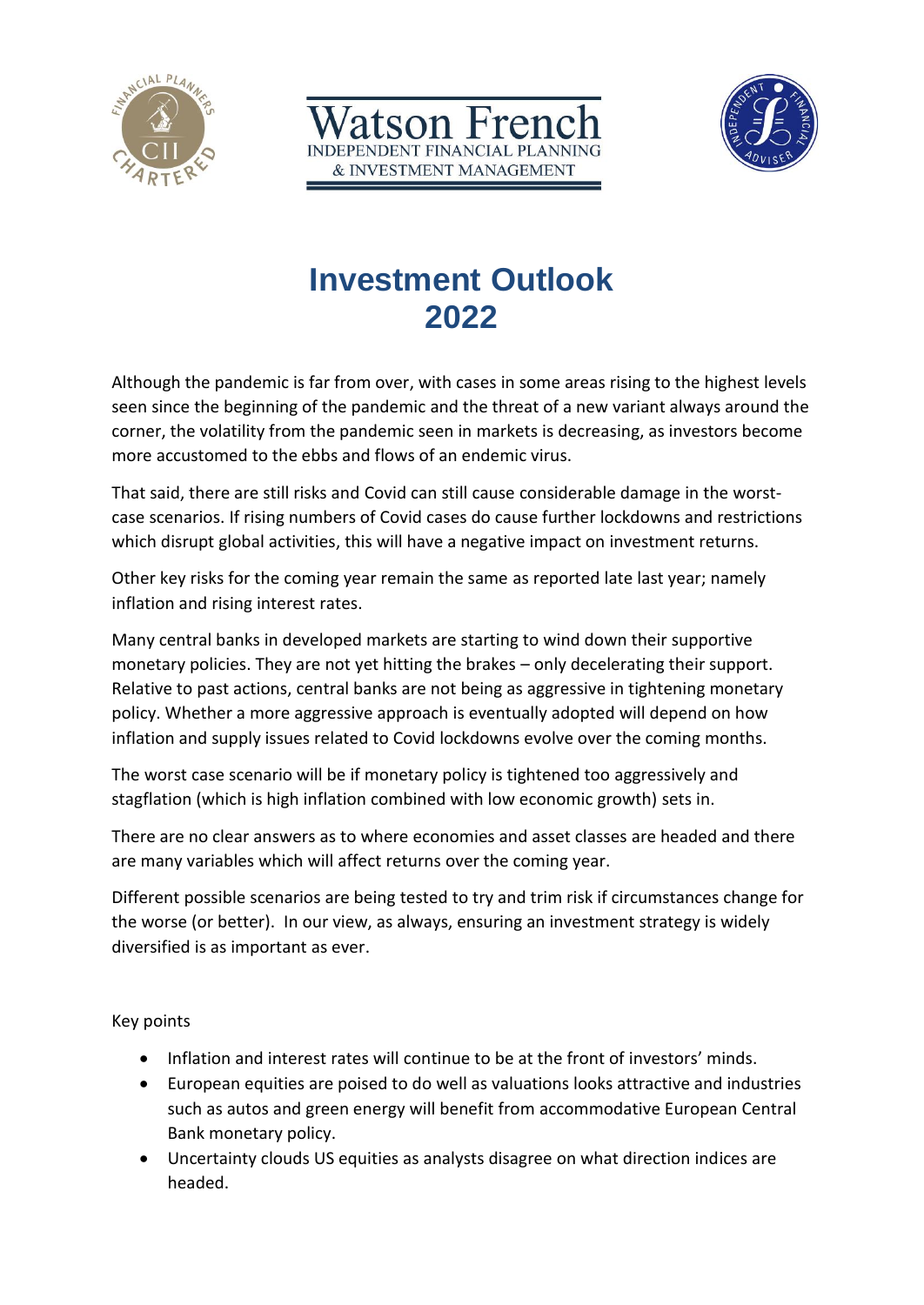- Japanese equities are also set to do well in the short-term, helped by a supportive monetary policy backdrop and inflation beginning to pick up.
- The decision over whether value or growth stocks will outperform is fading and stock selection across the board will be key.
- Industries predicted to provide positive upside include secular tech, healthcare, energy and financials.
- Fixed Income is predicted to underperform again, as it did in 2021.

### *Backdrop*

Equity markets across the board are positioned to do well in the coming year and are expected to outperform fixed income, as they did in 2021. Over the year to  $31^{st}$  December, global equities returned 19% while fixed income fell 5%. Growth will most likely not be as high as in 2021 for equities as returns begin to normalise and economic conditions tighten, but is still predicted to be positive (although naturally this cannot be guaranteed).



Pricing Spread: Bid-Bid . Data Frequency: Daily . Currency: Pounds Sterling

2021 Calendar year performance of major stock indices and Bloomberg composite bond indices.

Both growth and value stocks are expected to perform in line with each other, a departure from last year's prediction that value stocks were primed to outperform. This coming year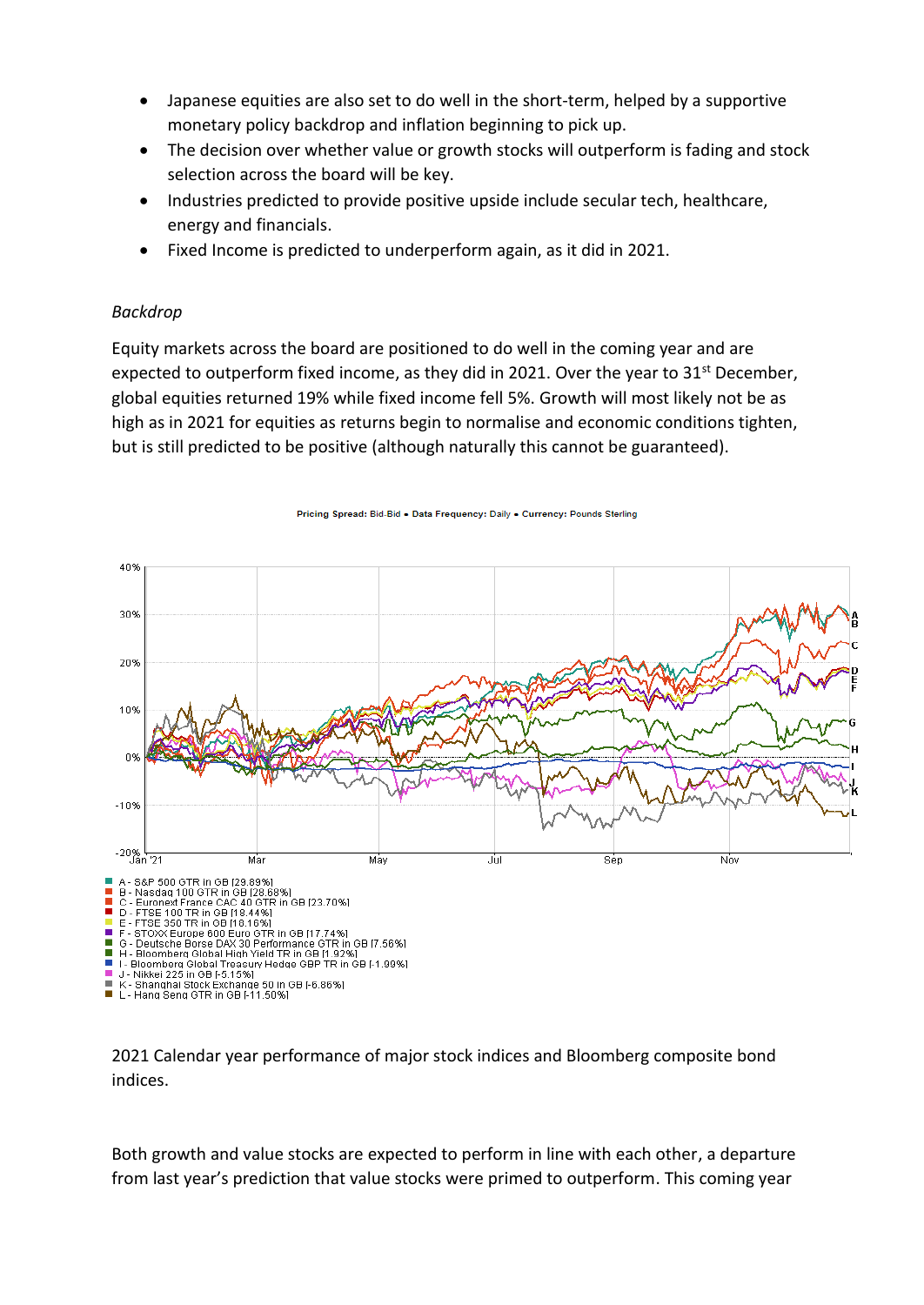may therefore be less about sector and style rotation and more about stock selection, emphasizing the role actively-managed funds still play in any well-diversified portfolio.

Inflation will no doubt still provide volatility in equity markets, but high inflation rates also provide the backdrop as to why equities are a good investment. Different companies will manage inflation pressures differently, and some will be able to pass on rising costs to the consumer more easily than others. A more pressing issue whether supply issues and Covid restrictions will push inflation higher (or at least keep it at higher levels for longer than expected).

Central banks globally have started to reign in their accommodative monetary policies. In the UK the BoE raised interest rates in December by 0.15% to 0.25% showing a more aggressive stance than other developed market central banks. In the US the Federal Reserve has started to taper its monthly asset purchases. If inflation does move higher this could see the asset purchases tapered at a quicker pace, with future interest rate rises being bought forward.

The Fed has already signaled this with its more hawkish comments in their latest minutes from December. They said that "a very tight job market and unabated inflation could require it to raise interest rates sooner than expected". Traders are now betting the first rate rise will come as soon as March and markets dropped on this news.

In total three US rate rises are expected in 2022. It is the sum of these rises, not the quantity, that really matters. The Fed is not being as aggressive as it has been in the past and as long as it stays that way, investors should not be surprised by the Fed's decisions.

It is also important to remember that small rate rises will not be too bad for equities anyway, as rates are currently at historically low levels. Even if rates are increased in nominal terms, when taking account of inflation, real rates are still negative. This is a supportive backdrop for many stocks, although bonds will be negatively affected.

### *Sector Selection*

The general consensus in terms of sector selection is that defensive sectors such as healthcare, secular technology and financials will see the best upside in the coming year.

Sectors predicted to underperform include consumer cyclicals, consumer goods and cyclical technology stocks as supply and demand dynamics normalise as supply bottlenecks begin to ease. The big issue is when the supply issues will be resolved. Although many think the issues will begin to subside later in 2022, increasing Covid cases could stop this as workers struggle to get into the workplace.

Comments from many manufacturers suggest the shortage of processor chips will persist into 2023 and further as they currently see no solution to meet the increasing demand. This has reduced many companies' profits (including Apple, which has reduced manufacturing as a result of the shortages in key components for their products).

Financial stocks such as banks always tend to perform well in high inflation and rising interest rate environments. Further increases in interest rates will boost banks earnings,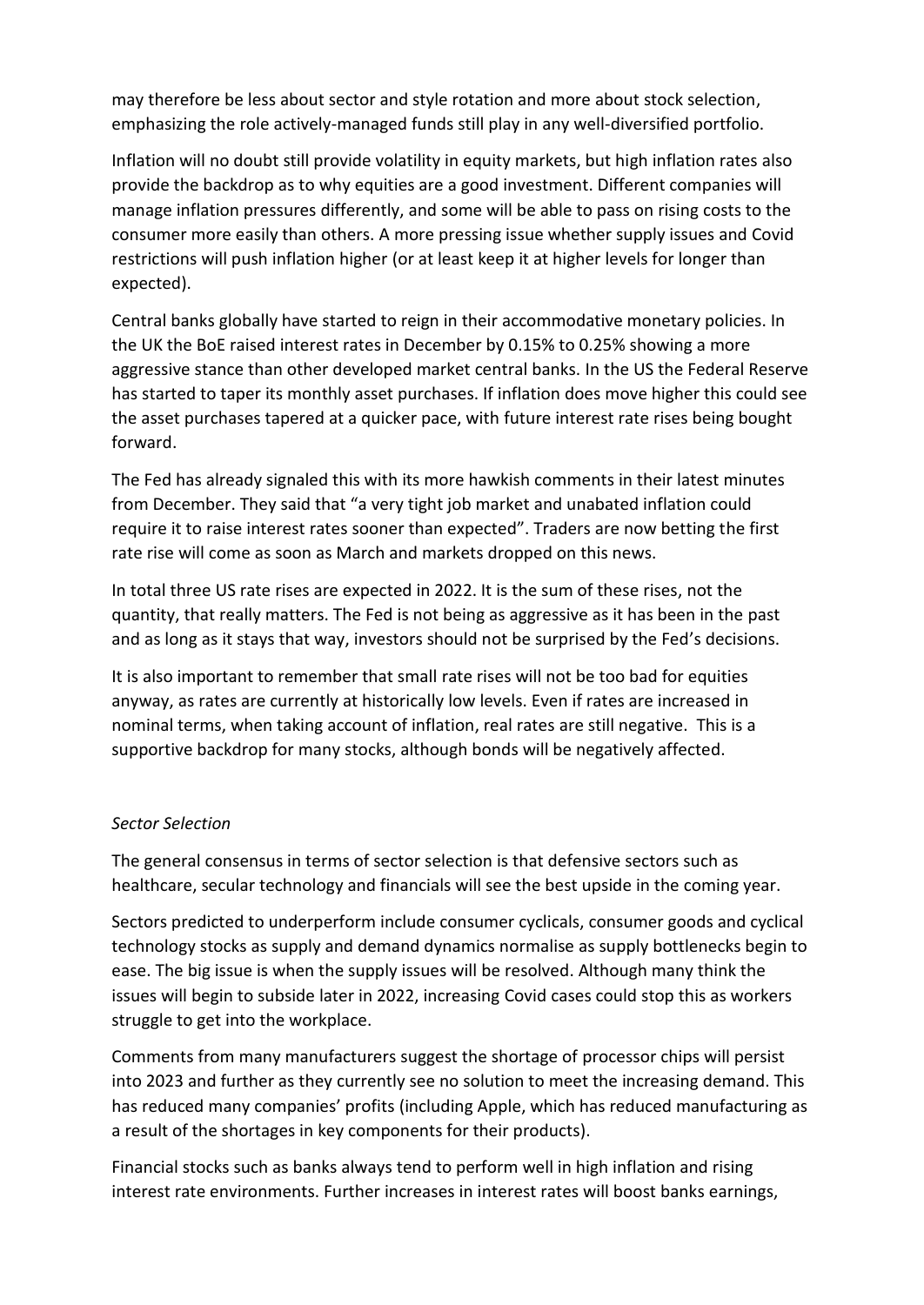although this will vary from bank to bank. Valuations currently remain attractive for banks, further supporting the case for investment.

Many investors have a fear of investing in traditional energy stocks due to the growing popularity of ESG investing.

However, the investment case for traditional energy stocks is still strong. The uncertainty around rising costs could be exacerbated by issues such as the potential for Russia to invade the Ukraine. Stocks at the consumer end of the energy supply chain faced limited growth, and rising prices that cannot be passed on easily which threatens their solvency.

At the other end, exploration and production companies face higher growth prospects. The transition to a green economy is a long road and these traditional energy stocks will still have a role to play for some time to come.

Healthcare stocks currently trade at a discount to the wider stock market. Labour shortages and Covid closures have hampered areas such as medical devices, but as these come back online, quality companies are likely to bounce back.

## *Global Asset Classes*

European equities are expected to deliver positive performance as the ECB retains an accommodative monetary stance and corporate earnings are expected to be positive. Although earnings across the board are expected to be higher, any earnings "surprises" are expected to be lower (inclusive of all developed markets).

The rate of these surprises is already trending back towards its long-term average, after rocketing up in 2020-2021. Another positive for Europe is the market leading renewable energy companies it boosts. In comparison to US equities, analysts believe the lower valuations of European stocks relative to their US counterparts will make them attractive for investors.

There are discrepancies between analysts in regards to US equities. Some analysts predict the S&P 500 will rise by double digit growth, some believe it will grow modestly and a few analysts believe it will drop slightly. The discrepancies come from differing views on how cost pressures, corporation tax increases and interest rate rises will affect valuations.

The most likely view is that although interest rates will rise as soon as March, strong corporate earnings will support the valuations of lots of companies for now. Certainly for the NASDAQ, secular tech companies such as Netflix and Apple will continue to perform well – their share performance is driven long-term by earnings and short-term economic influences tend to have short-lived effects. Other tech companies such as Tesla should have growth driven by long-term structural changes, such as the push for a greener economy. If supply bottlenecks do subside then we will see these companies' revenues increase as manufacturing picks up again.

The outperformance of US markets in recent years has been driven by superior and continuously growing earnings. Although the consensus varies, a key point that most analysts agree on is there are better opportunities in Europe and Japan and more upside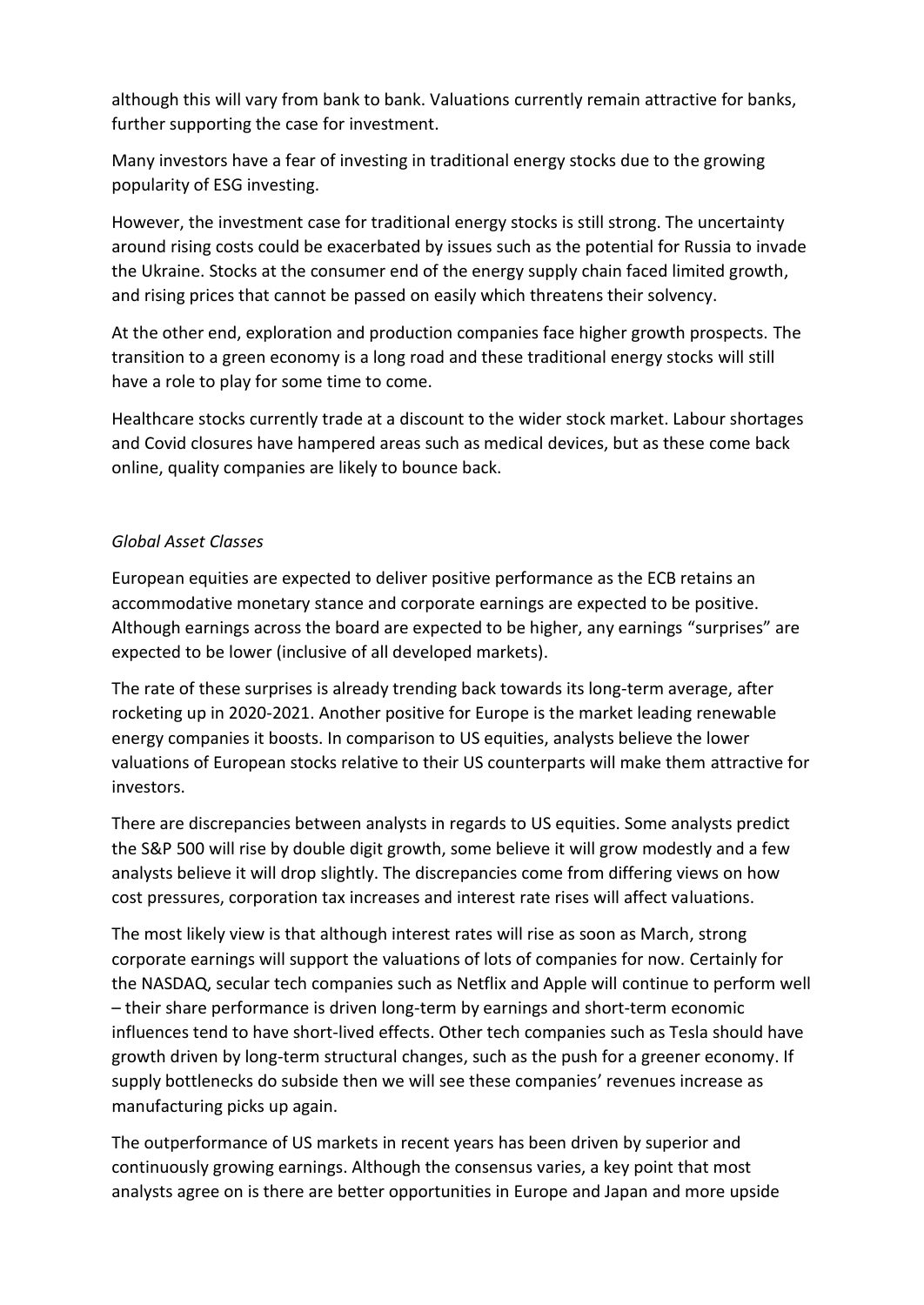potential. The risk of over-valuation in US equities is being highlighted again, and whether this turns out to be true will depend on how the US economy evolves.

While UK equities are considered undervalued in comparison to their global counterparts, many fund managers are still hesitant to invest more in the UK as long-standing Brexit issues still remain. Certain sectors of the UK market are predicted do well, such as financials and energy.

UK equity income funds should also provide reasonable yields for investors in 2022. JP Morgan have reported that for 2021, UK equity dividend yields are expected to have been the highest globally. The growth in 2022 will be modest and smaller than the growth seen in 2021. This is due mainly to cost pressures.

A key risk with UK equity income is concentration risk. Fifty percent of the dividends expected in 2022 are set to come from just 10 stocks, while the top 20 stocks are expected to generate 70% of the income. Companies such as Rio Tinto, Shell and BP also face pressures from ESG investors to shift their business into renewable areas more quickly than they are currently doing so. This will require a great deal of resources which could impact their dividend payouts. As they make up a large percentage of UK dividends this will impact the overall yield achieved by UK equity income funds. It is important to look at the underlying holdings of UK funds to see where the dividends are coming from and what any individual yield changes will have on the overall funds yield.

Research shows that the dividend cover (the ratio of earnings per share to dividends per share) of UK companies increased last year. This could indicate that companies are retaining more earnings to fuel future growth rather than pay them out as dividends. Although this impacts yields in the short-term, longer term this retention and reinvestment of profits should mean increased future yields.

UK dividends are currently at very attractive levels and should continue to grow modestly in the next year. There are many challenges that UK companies face (such as cost pressures and corporate changes) and this could impact yield growth in the future and is something to monitor. Other areas such as Australia also offer reasonable dividend yields and so a combination of global income funds will provide better diversification in the event UK yields underperform.

Another point to note for investors seeking income from dividends is the increase in dividend tax rates for the 2022/2023 tax year.

The increase across all tax bands is 1.25% (figures below in table). Basic-rate taxpayers receiving £10,000 in dividends must pay dividend tax on £8,000 (assuming their £2,000 dividend allowance is available) and will see their tax bill rise from £600 to £700 due to the dividend tax increase from 6<sup>th</sup> April 2022.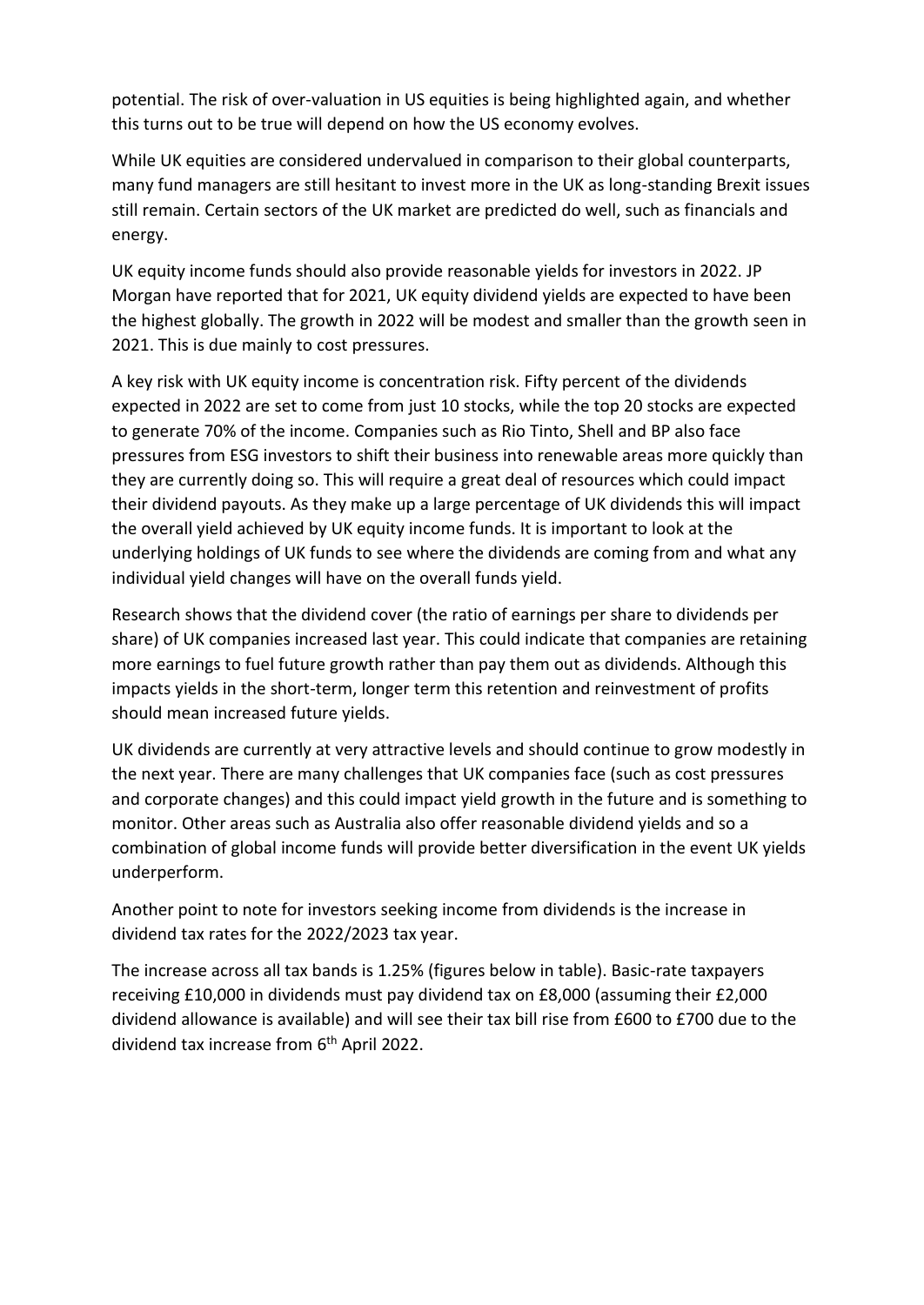|                                           | <b>Basic Rate</b> | <b>Higher Rate</b> | <b>Additional Rate</b> |
|-------------------------------------------|-------------------|--------------------|------------------------|
| <b>Current Tax Rates</b><br>(2021/22)     | 7.50%             | 32.50%             | 38.10%                 |
| <b>Dividend Tax Rates</b><br>from 2022/23 | 8.75%             | 33.75%             | 39.35%                 |

There are many headwinds for the UK economy. Increased taxes (both corporate and individual), rising energy costs and reduced unemployment benefits are set to hit income and consumption.

Coupled with rising costs, lower incomes can result in a further reduction in consumption which would dampen economic growth. Businesses such as restaurants and hospitality could see their profits hit as demand decreases, although economic growth is still positioned to grow at around 5% in 2022.

Japan is expected to perform well over the coming year as economic stimulus increases. Investors currently have a low weighting in this region and so inflows are expected to increase modestly.

In the longer-term however, there remain many hurdles that Japan needs to overcome – an ageing population, corporate issues and the long-term need for sustained inflation and monetary support to name a few.

Fixed income is again expected to underperform equities in 2022. Negative real yields and a more muted policy response than has previously been adopted are likely to subdue bond market returns.

Inflation linked securities should provide better returns as inflation stays high. When inflation does settle back down it will most likely be above normal levels.

# *Conclusion*

What will happen in the coming year is far from a certainty and for this reason a welldiversified portfolio is key.

The biggest risks are inflation and how central banks deal with it, and delays in activity restarts from wider-spread Covid infections causing further lockdown restrictions. Another key question that investors are focused on is when supply bottlenecks will fade.

Although bonds in general are not expected to deliver good returns, they are still a key part of the portfolio for risk management in the event expectations change.

Inflation linked bonds in particular could provide some comfort for investors this year.

A globally diversified equity portfolio with a higher tilt towards Europe, Japan and to a lesser extent, the UK, will in our view provide a good risk and reward profile for investors.